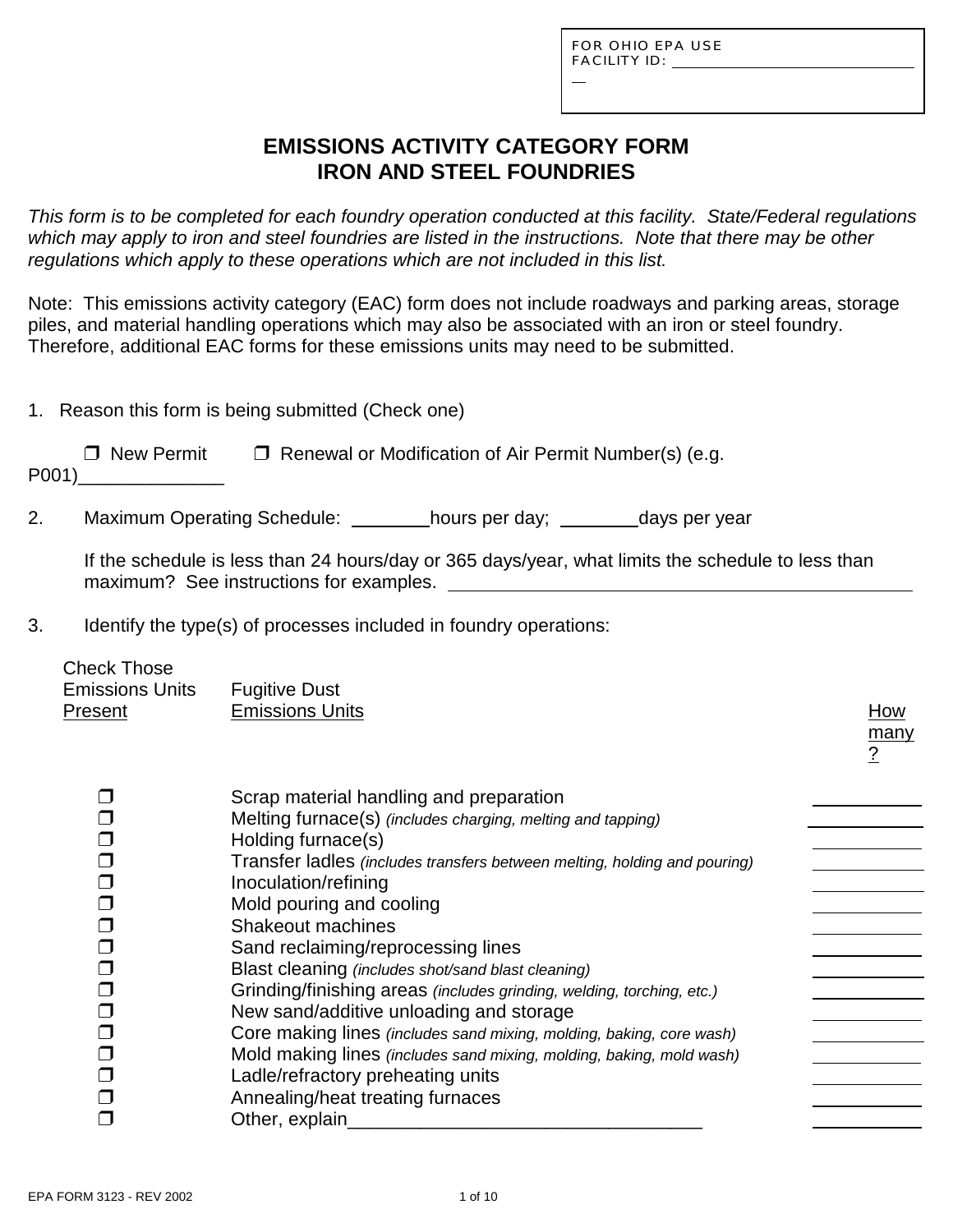#### 4. Scrap Material Handling and Preparation:

- a. Maximum hourly scrap/charge processing rate (tons/hour): \_\_\_\_\_\_\_\_\_
- b. Projected maximum annual scrap/charge processing rate (tons/year): \_\_\_\_\_\_
- c. If the scrap material is preheated provide the following information using one column for each preheater:

|                                                           | Preheater 1 Preheater 2 Preheater 3 Preheater 4 |  |
|-----------------------------------------------------------|-------------------------------------------------|--|
| Company ID                                                |                                                 |  |
| Oven manufacturer                                         |                                                 |  |
| Method of heating (electric,                              |                                                 |  |
| natural gas, #2 oil, etc.)                                |                                                 |  |
| Maximum heat input rate                                   |                                                 |  |
| (Million BTU/hr) fuel fired                               |                                                 |  |
| units only                                                |                                                 |  |
| Maximum weight of scrap                                   |                                                 |  |
| processed per hour (tons/hr)                              |                                                 |  |
| Maximum weight of scrap<br>processed per year (tons/year) |                                                 |  |
| Exit gas temperature at                                   |                                                 |  |
| preheater (deg. Fahrenheit)                               |                                                 |  |
|                                                           |                                                 |  |

5. Melting furnace data: Complete one column for each melting furnace.

|    |                                                     | Furnace 1 | Furnace 2 | Furnace 3 | Furnace 4 |
|----|-----------------------------------------------------|-----------|-----------|-----------|-----------|
| a. | Company ID                                          |           |           |           |           |
| b. | Furnace manufacturer                                |           |           |           |           |
| е. | Furnace type (electric arc,                         |           |           |           |           |
|    | induction, reverberatory,                           |           |           |           |           |
|    | cupola, other - describe)                           |           |           |           |           |
| d. | Maximum metal melting                               |           |           |           |           |
|    | design capacity (tons/hour)                         |           |           |           |           |
| e. | Maximum metal melting                               |           |           |           |           |
|    | actual capacity (tons/hour)                         |           |           |           |           |
| f. | Maximum heat input rate                             |           |           |           |           |
|    | (Million BTU/hr) fuel fired                         |           |           |           |           |
|    | units only                                          |           |           |           |           |
| g. | Average cycle time for                              |           |           |           |           |
| h. | one heat (hours)<br>Maximum weight of all materials |           |           |           |           |
|    | charged in furnace (tons/hour)                      |           |           |           |           |
|    |                                                     |           |           |           |           |
| j. | Maximum quantity of molten                          |           |           |           |           |
|    | metal produced per year (tons/year)                 |           |           |           |           |
|    |                                                     |           |           |           |           |

*(for cupolas only):* Maximum sulfur content of coke (% by weight) \_\_\_\_\_\_\_\_\_\_\_\_\_\_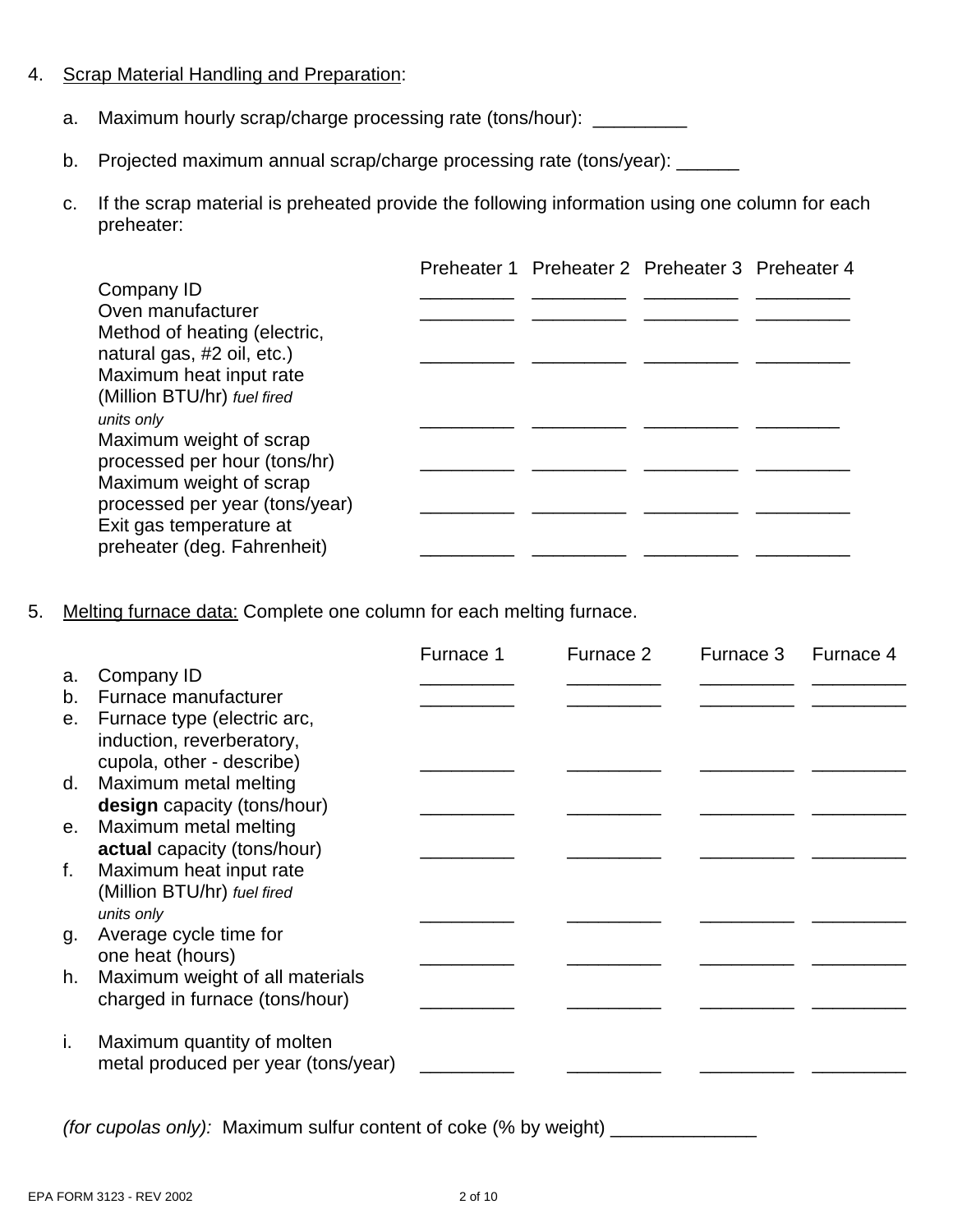6. Are any melting furnaces identified in #5 above operationally united, i.e., sharing common power supply, with other furnaces?  $\Box$  Yes  $\Box$  No

If yes, provide the company IDs and describe how they are operationally united:

7. Holding furnace data: Complete one column for each holding furnace.

|         |                                | Furnace 1 | Furnace 2 | Furnace 3 | Furnace 4 |
|---------|--------------------------------|-----------|-----------|-----------|-----------|
| a.      | Company ID                     |           |           |           |           |
| b.      | Furnace manufacturer           |           |           |           |           |
| $C_{1}$ | Maximum metal holding          |           |           |           |           |
|         | design capacity (tons)         |           |           |           |           |
|         | d. Maximum metal melting       |           |           |           |           |
|         | <b>actual</b> capacity (tons)  |           |           |           |           |
| е.      | Maximum quantity of metal      |           |           |           |           |
|         | processed per year (tons/year) |           |           |           |           |
| f.      | Method of heating (electric,   |           |           |           |           |
|         | natural gas, #2 oil, etc.)     |           |           |           |           |
| g.      | Maximum heat input rate        |           |           |           |           |
|         | (Million BTU/hr) fuel fired    |           |           |           |           |
|         | units only                     |           |           |           |           |

\_\_\_\_\_\_\_\_\_\_\_\_\_\_\_\_\_\_\_\_\_\_\_\_\_\_\_\_\_\_\_\_\_\_\_\_\_\_\_\_\_\_\_\_\_\_\_\_\_\_\_\_\_\_\_\_\_\_\_\_\_\_\_\_\_\_\_\_\_\_\_\_\_\_\_\_\_\_

#### 8. Transfer ladles:

- a. Maximum actual hourly hot metal transfer rate from furnace area(s) to pouring area(s) (tons/hour): \_\_\_\_\_\_\_\_
- b. Projected maximum annual hot metal transfer rate (tons/year):
- c. Describe hot metal transfer operation (e.g. from/to transfer locations, method of transfer, ladle capacity):

\_\_\_\_\_\_\_\_\_\_\_\_\_\_\_\_\_\_\_\_\_\_\_\_\_\_\_\_\_\_\_\_\_\_\_\_\_\_\_\_\_\_\_\_\_\_\_\_\_\_\_\_\_\_\_\_\_\_\_\_\_\_\_\_\_\_\_\_\_\_\_\_\_\_\_\_ \_\_\_\_\_\_\_\_\_\_\_\_\_\_\_\_\_\_\_\_\_\_\_\_\_\_\_\_\_\_\_\_\_\_\_\_\_\_\_\_\_\_\_\_\_\_\_\_\_\_\_\_\_\_\_\_\_\_\_\_\_\_\_\_\_\_\_\_\_\_\_\_\_\_\_\_ \_\_\_\_\_\_\_\_\_\_\_\_\_\_\_\_\_\_\_\_\_\_\_\_\_\_\_\_\_\_\_\_\_\_\_\_\_\_\_\_\_\_\_\_\_\_\_\_\_\_\_\_\_\_\_\_\_\_\_\_\_\_\_\_\_\_\_\_\_\_\_\_\_\_\_\_ \_\_\_\_\_\_\_\_\_\_\_\_\_\_\_\_\_\_\_\_\_\_\_\_\_\_\_\_\_\_\_\_\_\_\_\_\_\_\_\_\_\_\_\_\_\_\_\_\_\_\_\_\_\_\_\_\_\_\_\_\_\_\_\_\_\_\_\_\_\_\_\_\_\_\_\_

9. **Inoculation/refining operations:** 

a. Check where inoculation/refining process takes place:  $\Box$  in melting furnace  $\Box$  in transfer ladle  $\Box$  in holding/refining furnace b. Check the types of iron produced *(iron foundries only)*  $\Box$  Gray iron  $\Box$  Malleable (white) iron  $\Box$  Ductile iron c. Describe the inoculation/refining process:

 $\overline{\phantom{a}}$  , and the contribution of the contribution of the contribution of the contribution of the contribution of the contribution of the contribution of the contribution of the contribution of the contribution of the \_\_\_\_\_\_\_\_\_\_\_\_\_\_\_\_\_\_\_\_\_\_\_\_\_\_\_\_\_\_\_\_\_\_\_\_\_\_\_\_\_\_\_\_\_\_\_\_\_\_\_\_\_\_\_\_\_\_\_\_\_\_\_\_\_\_\_\_\_\_\_\_\_ \_\_\_\_\_\_\_\_\_\_\_\_\_\_\_\_\_\_\_\_\_\_\_\_\_\_\_\_\_\_\_\_\_\_\_\_\_\_\_\_\_\_\_\_\_\_\_\_\_\_\_\_\_\_\_\_\_\_\_\_\_\_\_\_\_\_\_\_\_\_\_\_\_

d. Identify inoculation/refining materials and the typical amounts used per heat: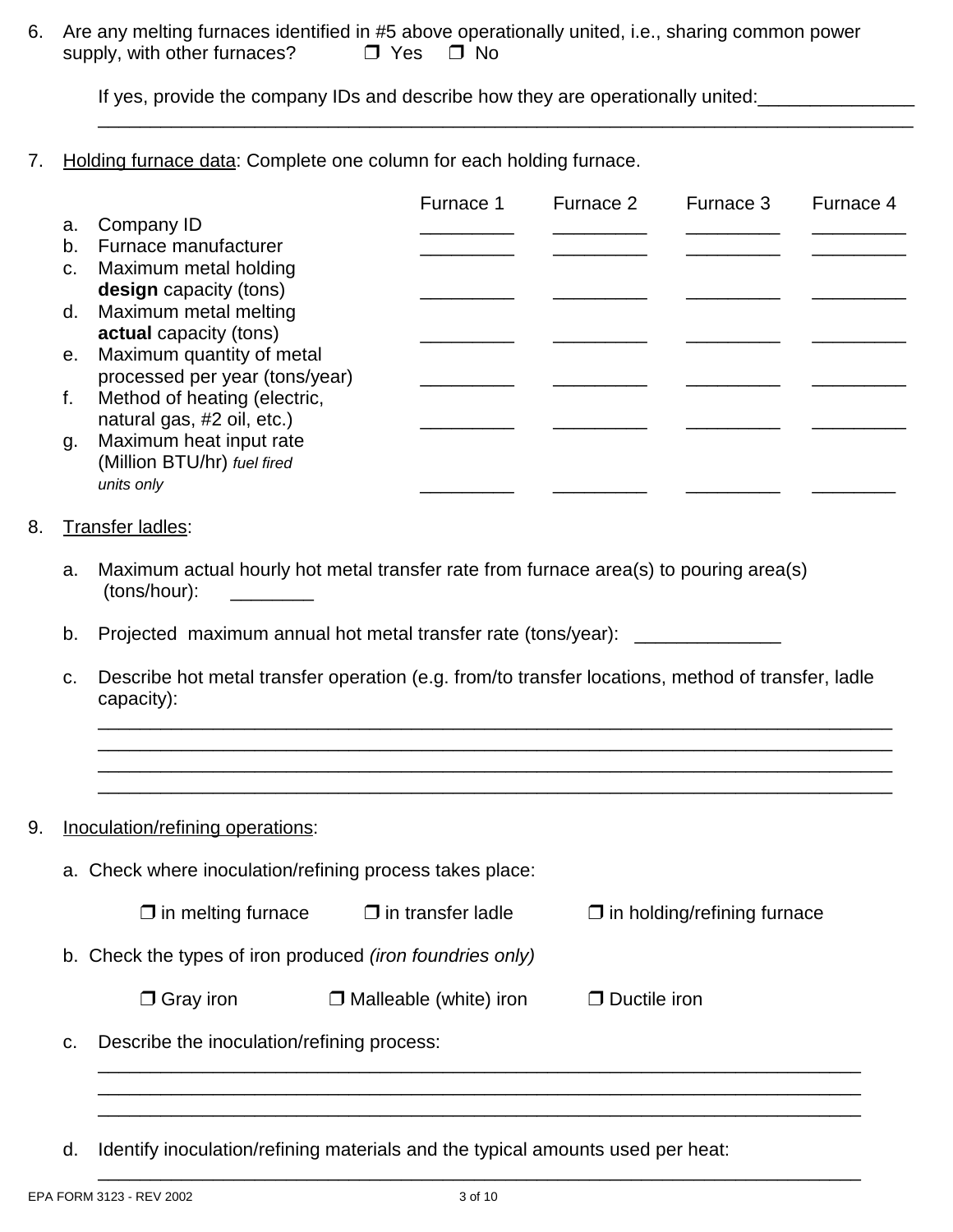- e. Maximum amount of metal inoculated/refined per hour (tons/hour): \_\_\_\_\_\_\_\_\_\_
- f. Projected maximum annual amount of metal inoculated/refined per year (tons/year): \_\_\_\_\_\_\_\_\_
- 10. Mold pouring and cooling lines and areas: Complete one column for each mold pouring line or area.

\_\_\_\_\_\_\_\_\_\_\_\_\_\_\_\_\_\_\_\_\_\_\_\_\_\_\_\_\_\_\_\_\_\_\_\_\_\_\_\_\_\_\_\_\_\_\_\_\_\_\_\_\_\_\_\_\_\_\_\_\_\_\_\_\_\_\_\_\_\_\_\_\_ \_\_\_\_\_\_\_\_\_\_\_\_\_\_\_\_\_\_\_\_\_\_\_\_\_\_\_\_\_\_\_\_\_\_\_\_\_\_\_\_\_\_\_\_\_\_\_\_\_\_\_\_\_\_\_\_\_\_\_\_\_\_\_\_\_\_\_\_\_\_\_\_\_

|                |                             | Line/area 1 | Line/area 2 | Line/area 3 | Line/area 4 |
|----------------|-----------------------------|-------------|-------------|-------------|-------------|
| a.             | Company ID                  |             |             |             |             |
| b.             | Manufacturer                |             |             |             |             |
| C <sub>1</sub> | Maximum metal pouring       |             |             |             |             |
|                | design capacity (tons/hr)   |             |             |             |             |
| d.             | Maximum metal pouring       |             |             |             |             |
|                | actual capacity (tons/hr)   |             |             |             |             |
| e.             | Maximum quantity of metal   |             |             |             |             |
|                | poured per year (tons/year) |             |             |             |             |
| f.             | Maximum weight of molds     |             |             |             |             |
|                | and poured metal (tons/hr)  |             |             |             |             |

11. Shakeout: Complete one column for each shakeout machine.

|    |                                | Machine 1 | Machine 2 | Machine 3 | Machine 4 |
|----|--------------------------------|-----------|-----------|-----------|-----------|
| a. | Company ID                     |           |           |           |           |
| b. | Manufacturer                   |           |           |           |           |
|    | c. Maximum metal casting       |           |           |           |           |
|    | design capacity (tons/hr)      |           |           |           |           |
|    | d. Maximum metal casting       |           |           |           |           |
|    | actual capacity (tons/hr)      |           |           |           |           |
| e. | Maximum weight of castings     |           |           |           |           |
|    | handled per year (tons/year)   |           |           |           |           |
| f. | Maximum weight of molds        |           |           |           |           |
|    | and castings handled (tons/hr) |           |           |           |           |

12. Sand handling and reclamation: Complete one column for each sand reclaim system.

|             |                                                        | System 1 | System 2 | System 3 | System 4 |
|-------------|--------------------------------------------------------|----------|----------|----------|----------|
| a.          | Company ID                                             |          |          |          |          |
| b.          | Maximum sand handling<br>design capacity (tons/hr)     |          |          |          |          |
| $C_{\cdot}$ | Maximum sand handling<br>actual capacity (tons/hr)     |          |          |          |          |
| d.          | Maximum weight of sand<br>handled per year (tons/year) |          |          |          |          |

List the equipment, i.e., lump knockout, magnetic separator, screen, storage silos, etc., which comprises each sand reclaim system:

\_\_\_\_\_\_\_\_\_\_\_\_\_\_\_\_\_\_\_\_\_\_\_\_\_\_\_\_\_\_\_\_\_\_\_\_\_\_\_\_\_\_\_\_\_\_\_\_\_\_\_\_\_\_\_\_\_\_\_\_\_\_\_\_\_\_\_\_\_\_\_\_\_\_\_\_\_\_\_\_\_\_ \_\_\_\_\_\_\_\_\_\_\_\_\_\_\_\_\_\_\_\_\_\_\_\_\_\_\_\_\_\_\_\_\_\_\_\_\_\_\_\_\_\_\_\_\_\_\_\_\_\_\_\_\_\_\_\_\_\_\_\_\_\_\_\_\_\_\_\_\_\_\_\_\_\_\_\_\_\_\_\_\_\_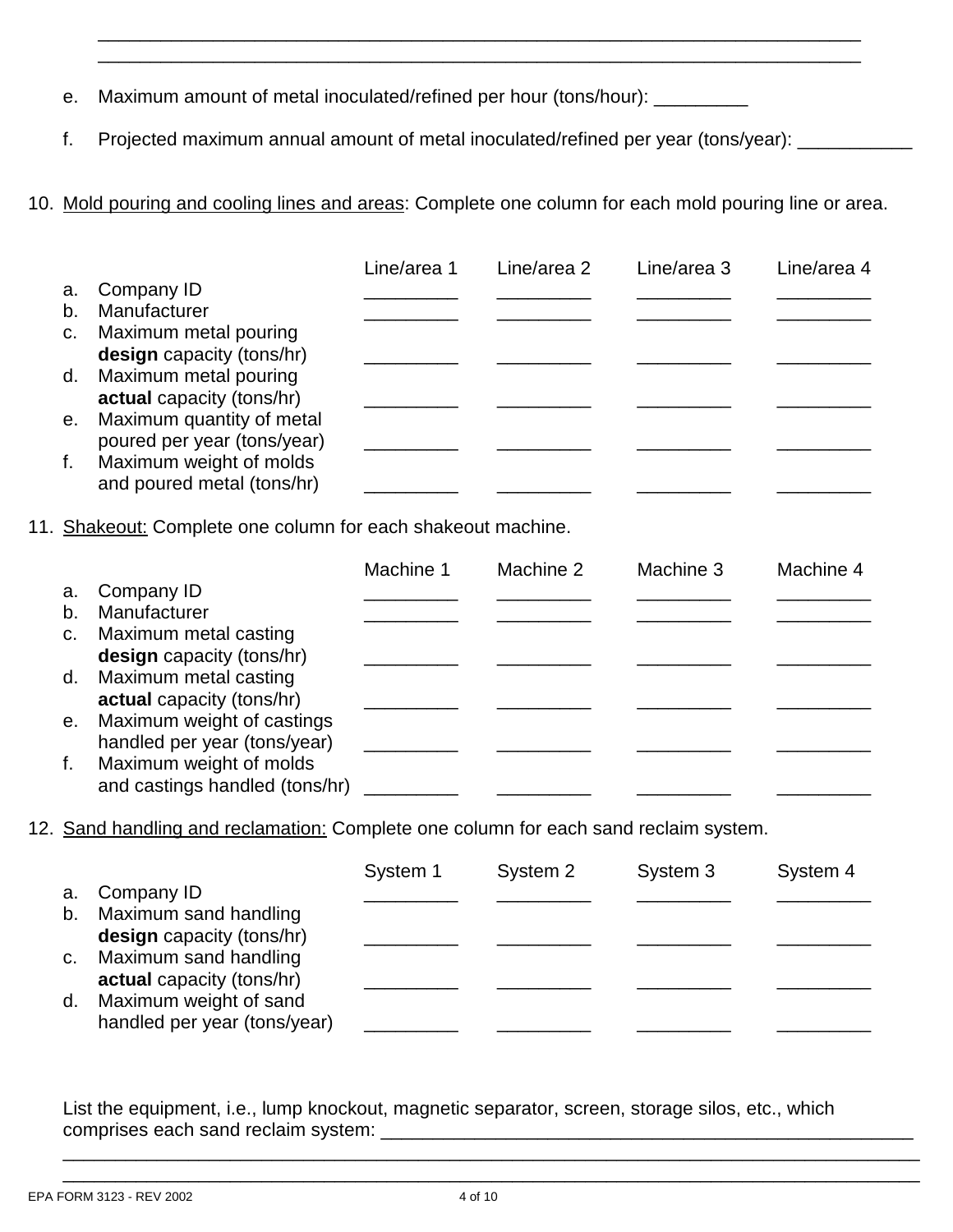13. Blast Cleaning: Complete one column for each shot/sand blast unit used to clean castings.

\_\_\_\_\_\_\_\_\_\_\_\_\_\_\_\_\_\_\_\_\_\_\_\_\_\_\_\_\_\_\_\_\_\_\_\_\_\_\_\_\_\_\_\_\_\_\_\_\_\_\_\_\_\_\_\_\_\_\_\_\_\_\_\_\_\_\_\_\_\_\_\_\_\_\_\_\_\_\_\_\_\_ \_\_\_\_\_\_\_\_\_\_\_\_\_\_\_\_\_\_\_\_\_\_\_\_\_\_\_\_\_\_\_\_\_\_\_\_\_\_\_\_\_\_\_\_\_\_\_\_\_\_\_\_\_\_\_\_\_\_\_\_\_\_\_\_\_\_\_\_\_\_\_\_\_\_\_\_\_\_\_\_\_\_

|             |                                                                                                                                           | Machine 1 | Machine 2                                    | Machine 3 | Machine 4 |
|-------------|-------------------------------------------------------------------------------------------------------------------------------------------|-----------|----------------------------------------------|-----------|-----------|
| a.          | Company ID                                                                                                                                |           |                                              |           |           |
| b.          | Manufacturer                                                                                                                              |           |                                              |           |           |
| C.          | Maximum metal casting<br>design capacity (tons/hr)                                                                                        |           |                                              |           |           |
| d.          | Maximum metal casting                                                                                                                     |           |                                              |           |           |
|             | actual capacity (tons/hr)                                                                                                                 |           |                                              |           |           |
| е.          | Maximum weight of castings<br>processed per year (tons/year)                                                                              |           |                                              |           |           |
|             |                                                                                                                                           |           |                                              |           |           |
|             | 14. Grinding/Finishing area (includes hand and stationary grinders, welders, torching, etc.):                                             |           |                                              |           |           |
| n.          | Equipment included in grinding/finishing operations:                                                                                      |           |                                              |           |           |
|             | Number of stationary grinders ______________<br>Number of hand-held grinding stations__________<br>Number of welding stations ___________ |           |                                              |           |           |
| b.          | Maximum actual hourly casting finishing rate, all operations (tons/hour): _______                                                         |           |                                              |           |           |
| C.          | Maximum weight of castings finished per year, all operations (tons/year): _______                                                         |           |                                              |           |           |
|             | 15. New sand/additive unloading and storage: Complete one column for each sand unloading and storage<br>system.                           |           |                                              |           |           |
|             |                                                                                                                                           | System 1  | System 2                                     | System 3  | System 4  |
| a.          | Company ID                                                                                                                                |           |                                              |           |           |
| b.          | Maximum hourly sand                                                                                                                       |           |                                              |           |           |
|             | unloading rate (tons/hr)                                                                                                                  |           |                                              |           |           |
| $C_{\cdot}$ | Maximum hourly additive                                                                                                                   |           |                                              |           |           |
|             | unloading rate (tons/hr)                                                                                                                  |           |                                              |           |           |
| d.          | Maximum weight of sand<br>unloaded per year (tons/year)                                                                                   |           |                                              |           |           |
| e.          | Maximum weight of additive                                                                                                                |           |                                              |           |           |
|             | unloaded per year (tons/year)                                                                                                             |           | <u> 1980 - Jan Barbarat, politik eta pro</u> |           |           |
|             |                                                                                                                                           |           |                                              |           |           |

List the equipment, i.e., pneumatic conveyor, belt conveyors, storage silos, etc., which comprises each sand/additive unloading and storage system:\_\_\_\_\_\_\_\_\_\_\_\_\_\_\_\_\_\_\_\_\_\_\_\_\_\_\_\_\_\_\_\_\_\_\_\_\_\_\_\_\_\_\_\_\_\_

\_\_\_\_\_\_\_\_\_\_\_\_\_\_\_\_\_\_\_\_\_\_\_\_\_\_\_\_\_\_\_\_\_\_\_\_\_\_\_\_\_\_\_\_\_\_\_\_\_\_\_\_\_\_\_\_\_\_\_\_\_\_\_\_\_\_\_\_\_\_\_\_\_\_\_\_\_\_\_\_\_\_ \_\_\_\_\_\_\_\_\_\_\_\_\_\_\_\_\_\_\_\_\_\_\_\_\_\_\_\_\_\_\_\_\_\_\_\_\_\_\_\_\_\_\_\_\_\_\_\_\_\_\_\_\_\_\_\_\_\_\_\_\_\_\_\_\_\_\_\_\_\_\_\_\_\_\_\_\_\_\_\_\_\_ \_\_\_\_\_\_\_\_\_\_\_\_\_\_\_\_\_\_\_\_\_\_\_\_\_\_\_\_\_\_\_\_\_\_\_\_\_\_\_\_\_\_\_\_\_\_\_\_\_\_\_\_\_\_\_\_\_\_\_\_\_\_\_\_\_\_\_\_\_\_\_\_\_\_\_\_\_\_\_\_\_\_ \_\_\_\_\_\_\_\_\_\_\_\_\_\_\_\_\_\_\_\_\_\_\_\_\_\_\_\_\_\_\_\_\_\_\_\_\_\_\_\_\_\_\_\_\_\_\_\_\_\_\_\_\_\_\_\_\_\_\_\_\_\_\_\_\_\_\_\_\_\_\_\_\_\_\_\_\_\_\_\_\_\_ \_\_\_\_\_\_\_\_\_\_\_\_\_\_\_\_\_\_\_\_\_\_\_\_\_\_\_\_\_\_\_\_\_\_\_\_\_\_\_\_\_\_\_\_\_\_\_\_\_\_\_\_\_\_\_\_\_\_\_\_\_\_\_\_\_\_\_\_\_\_\_\_\_\_\_\_\_\_\_\_\_\_

- 16. Core Making (includes sand mixers, core machines, core wash, baking oven, etc.):
	- a. Identify type(s) of cores made (check all that apply): Type **Percentage of total core production (%)** 
		- $\Box$  Phenolic urethane cold box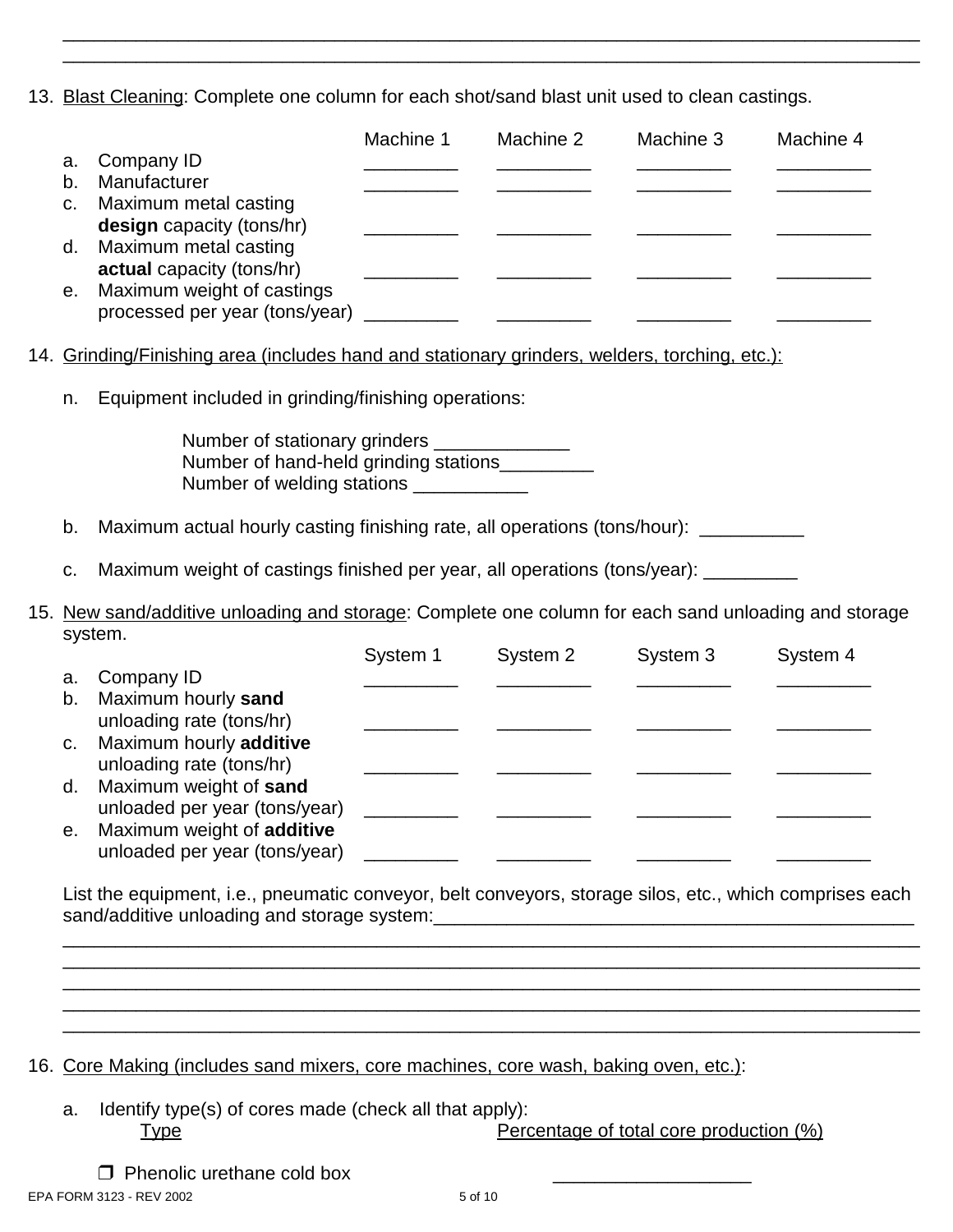| $\Box$ Phenolic urethane no-bake |  |
|----------------------------------|--|
|                                  |  |

- □ Baked "green sand" <br>□ Daked "green sand" 2
- $\Box$  Other, describe\_

b. Identify binder system, including trade names, used for each core type: \_\_\_\_\_\_\_\_\_\_\_\_\_\_\_\_\_\_\_\_\_\_\_\_\_

c. Equipment included in each core making line or area: Complete one column per line or area.

\_\_\_\_\_\_\_\_\_\_\_\_\_\_\_\_\_\_\_\_\_\_\_\_\_\_\_\_\_\_\_\_\_\_\_\_\_\_\_\_\_\_\_\_\_\_\_\_\_\_\_\_\_\_\_\_\_\_\_\_\_\_\_\_\_\_\_\_\_\_\_\_\_\_\_\_\_\_

\_\_\_\_\_\_\_\_\_\_\_\_\_\_\_\_\_\_\_\_\_\_\_\_\_\_\_\_\_\_\_\_\_\_\_\_\_\_\_\_\_\_\_\_\_\_\_\_\_\_\_\_\_\_\_\_\_\_\_\_\_\_\_\_\_\_\_\_\_\_\_\_\_\_\_\_\_\_

|    |            |                                                             | Line 1 | Line 2 | Line 3 | Line 4 |
|----|------------|-------------------------------------------------------------|--------|--------|--------|--------|
|    | Company ID | Type of core sand                                           |        |        |        |        |
|    |            | Number of mixers                                            |        |        |        |        |
|    |            | Number of core making                                       |        |        |        |        |
|    | machines   | Maximum hourly sand                                         |        |        |        |        |
|    |            | preparation rate (tons/hr)                                  |        |        |        |        |
|    |            | Maximum annual sand<br>preparation rate (tons/hr)           |        |        |        |        |
|    |            | Maximum annual binder                                       |        |        |        |        |
|    |            | usage rate (tons/year)                                      |        |        |        |        |
| d. |            | If core wash is used, provide the following:                |        |        |        |        |
|    | 1.         | Provide core wash composition:                              |        |        |        |        |
|    |            |                                                             |        |        |        |        |
|    | 2.         | Provide wash VOC content (lbs. VOC/gallon):                 |        |        |        |        |
|    | 3.         | Identify maximum wash used (gallons/hour): ________         |        |        |        |        |
|    | 4.         | Identify maximum wash used (gallons/year): __________       |        |        |        |        |
| e. |            | If core release is used, provide the following:             |        |        |        |        |
|    | 1.         | Provide core release composition:                           |        |        |        |        |
|    | 2.         | Provide release VOC content (lbs. VOC/gallon): ____________ |        |        |        |        |
|    |            |                                                             |        |        |        |        |
|    | 3.         | Identify maximum release used (gallons/hour): ____________  |        |        |        |        |
|    | 4.         | Identify maximum release used (gallons/year): __________    |        |        |        |        |
| f. |            | Core Baking: Complete one column for each core baking oven. |        |        |        |        |
|    |            |                                                             | Oven 1 | Oven 2 | Oven 3 | Oven 4 |
|    | Company ID | Oven manufacturer                                           |        |        |        |        |

Method of heating (electric,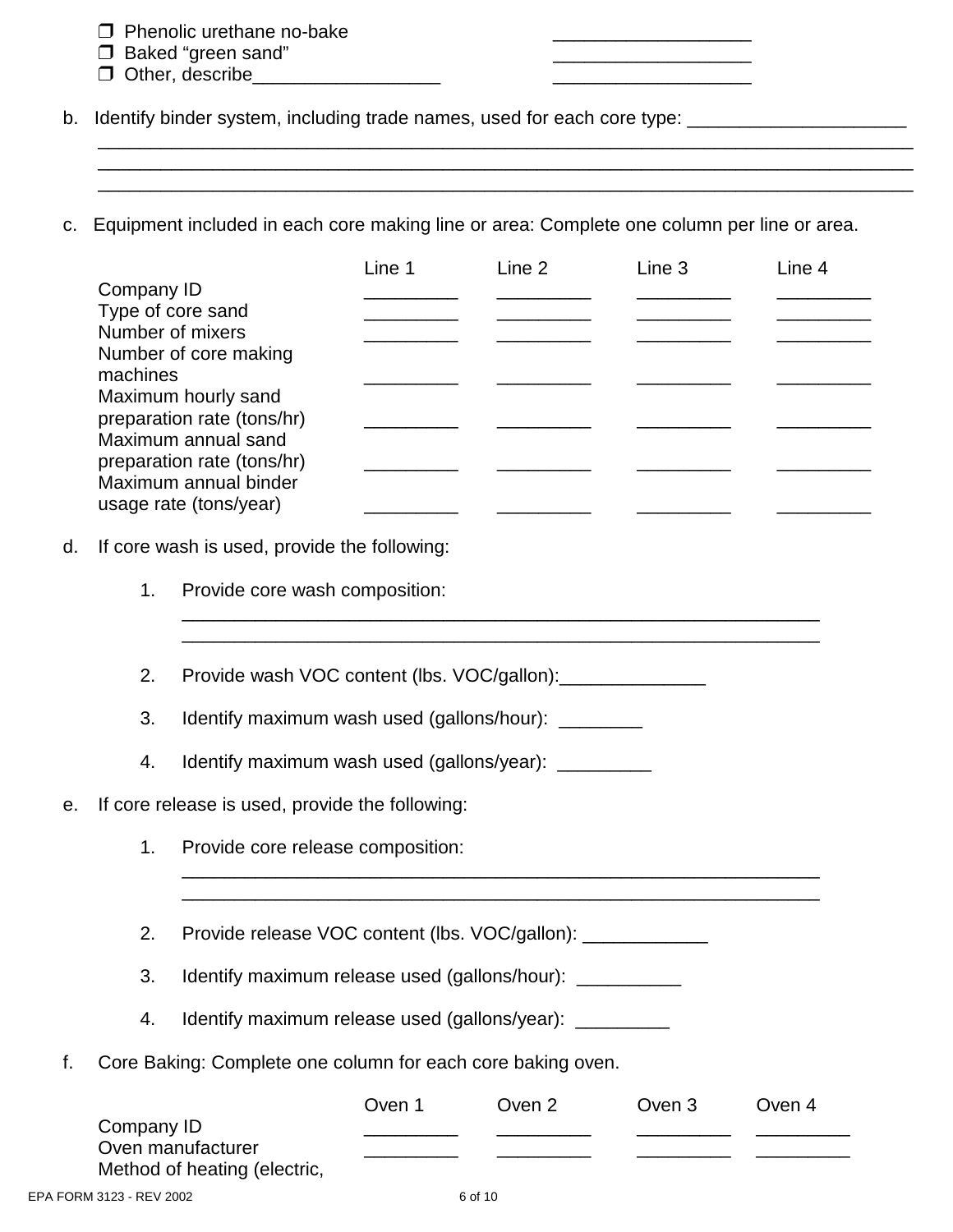| natural gas, #2 oil, etc.)  |  |  |
|-----------------------------|--|--|
| Maximum heat input rate     |  |  |
| (Million BTU/hr) fuel fired |  |  |
| units only                  |  |  |
| Maximum weight of cores     |  |  |
| baked per hour (tons/hr)    |  |  |
| Maximum weight of cores     |  |  |
| baked per year (tons/year)  |  |  |

- 17. Mold making (includes sand mixers, mold machines, mold wash, baking oven, etc.):
	- a. Identify type(s) of molds made (check all that apply):

| Гуре                      |                                                                                                 | Percentage of total mold production (%)                                            |
|---------------------------|-------------------------------------------------------------------------------------------------|------------------------------------------------------------------------------------|
| $\Box$ Baked "green sand" | $\Box$ Phenolic urethane cold box<br>$\Box$ Phenolic urethane no-bake<br>$\Box$ Other, describe |                                                                                    |
|                           |                                                                                                 | b. Identify binder system, including trade names, used for each type of mold sand: |

\_\_\_\_\_\_\_\_\_\_\_\_\_\_\_\_\_\_\_\_\_\_\_\_\_\_\_\_\_\_\_\_\_\_\_\_\_\_\_\_\_\_\_\_\_\_\_\_\_\_\_\_\_\_\_\_\_\_\_\_\_\_\_\_\_\_\_\_\_\_\_\_\_\_\_\_\_\_ \_\_\_\_\_\_\_\_\_\_\_\_\_\_\_\_\_\_\_\_\_\_\_\_\_\_\_\_\_\_\_\_\_\_\_\_\_\_\_\_\_\_\_\_\_\_\_\_\_\_\_\_\_\_\_\_\_\_\_\_\_\_\_\_\_\_\_\_\_\_\_\_\_\_\_\_\_\_ \_\_\_\_\_\_\_\_\_\_\_\_\_\_\_\_\_\_\_\_\_\_\_\_\_\_\_\_\_\_\_\_\_\_\_\_\_\_\_\_\_\_\_\_\_\_\_\_\_\_\_\_\_\_\_\_\_\_\_\_\_\_\_\_\_\_\_\_\_\_\_\_\_\_\_\_\_\_

c. Equipment included in each mold making line or area: Complete one column per line or area.

|                            | Line 1 | Line 2 | Line 3 | Line 4 |
|----------------------------|--------|--------|--------|--------|
| Company ID                 |        |        |        |        |
| Type of mold sand          |        |        |        |        |
| Number of mixers           |        |        |        |        |
| Number of mold making      |        |        |        |        |
| machines                   |        |        |        |        |
| Maximum hourly sand        |        |        |        |        |
| preparation rate (tons/hr) |        |        |        |        |
| Maximum annual sand        |        |        |        |        |
| preparation rate (tons/hr) |        |        |        |        |
| Maximum annual binder      |        |        |        |        |
| usage rate (tons/year)     |        |        |        |        |

- d. If mold wash is used, provide the following:
	- 1. Provide mold wash composition:
	- 2. Provide wash VOC content (lbs. VOC/gallon): \_\_\_\_\_\_\_\_\_\_\_\_\_\_\_\_
	- 3. Identify maximum wash used (gallons/hour): \_\_\_\_\_\_\_\_

\_\_\_\_\_\_\_\_\_\_\_\_\_\_\_\_\_\_\_\_\_\_\_\_\_\_\_\_\_\_\_\_\_\_\_\_\_\_\_\_\_\_\_\_\_\_\_\_\_\_\_\_\_\_\_\_\_\_\_\_\_ \_\_\_\_\_\_\_\_\_\_\_\_\_\_\_\_\_\_\_\_\_\_\_\_\_\_\_\_\_\_\_\_\_\_\_\_\_\_\_\_\_\_\_\_\_\_\_\_\_\_\_\_\_\_\_\_\_\_\_\_\_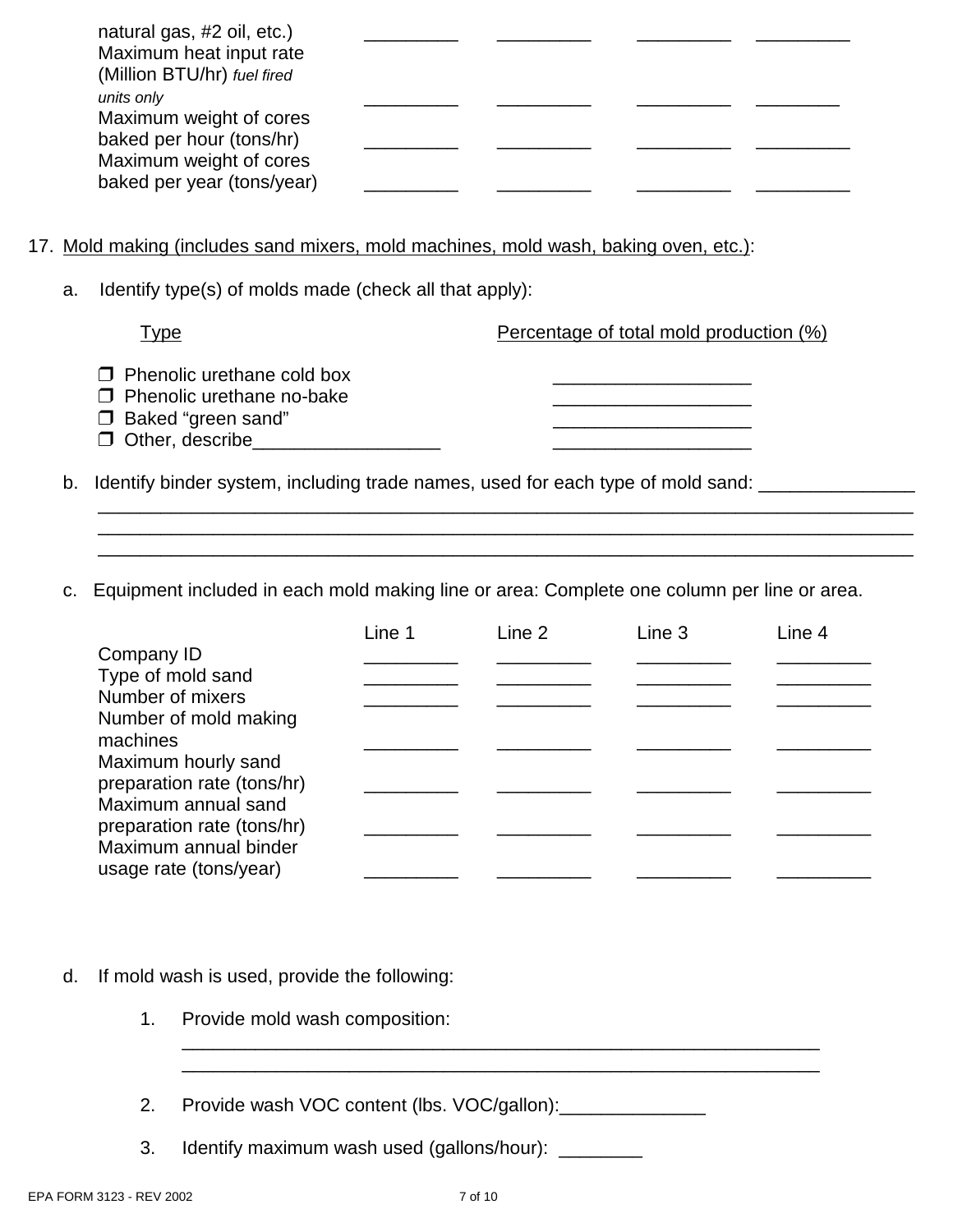|    | 4.                                                          | Identify maximum wash used (gallons/year):                |  |  |  |  |  |  |
|----|-------------------------------------------------------------|-----------------------------------------------------------|--|--|--|--|--|--|
| е. | If mold release is used, provide the following:             |                                                           |  |  |  |  |  |  |
|    | 1.                                                          | Provide mold release composition:                         |  |  |  |  |  |  |
|    |                                                             |                                                           |  |  |  |  |  |  |
|    | 2.                                                          | Provide release VOC content (lbs. VOC/gallon):            |  |  |  |  |  |  |
|    | 3.                                                          | Identify maximum release used (gallons/hour): ___________ |  |  |  |  |  |  |
|    | 4.                                                          | Identify maximum release used (gallons/year): __________  |  |  |  |  |  |  |
| f. | Mold Baking: Complete one column for each mold baking oven. |                                                           |  |  |  |  |  |  |
|    | Oven 1<br>Oven 2<br>Oven 3<br>Oven 4<br>Company ID          |                                                           |  |  |  |  |  |  |

| Company ID                   |  |  |
|------------------------------|--|--|
| Oven manufacturer            |  |  |
| Method of heating (electric, |  |  |
| natural gas, #2 oil, etc.)   |  |  |
| Maximum heat input rate      |  |  |
| (Million BTU/hr) fuel fired  |  |  |
| units only                   |  |  |
| Maximum weight of molds      |  |  |
| baked per hour (tons/hr)     |  |  |
| Maximum weight of molds      |  |  |
| baked per year (tons/year)   |  |  |
|                              |  |  |

18. Ladle/refractory preheating units: Complete one column for each preheater.

|                |                                                            | Heater 1 | Heater 2 | Heater 3 | Heater 4 |
|----------------|------------------------------------------------------------|----------|----------|----------|----------|
|                | a. Company ID<br>Manufacturer                              |          |          |          |          |
| b <sub>1</sub> |                                                            |          |          |          |          |
| C <sub>1</sub> | Method of heating (electric,<br>natural gas, #2 oil, etc.) |          |          |          |          |
| d.             | Maximum heat input rate<br>(Million BTU/hr) fuel fired     |          |          |          |          |
|                | units only                                                 |          |          |          |          |

### 19. Annealing/heat treating furnaces: Complete one column for each furnace.

|    |                                                                          | Oven 1 | Oven 2  | Oven 3 | Oven 4 |
|----|--------------------------------------------------------------------------|--------|---------|--------|--------|
| а. | Company ID                                                               |        |         |        |        |
| b. | Oven manufacturer                                                        |        |         |        |        |
| C. | Method of heating (electric,<br>natural gas, #2 oil, etc.)               |        |         |        |        |
| d. | Maximum heat input rate<br>(Million BTU/hr) fuel fired                   |        |         |        |        |
| е. | units only<br>Maximum weight of castings<br>processed per hour (tons/hr) |        |         |        |        |
|    | EPA FORM 3123 - REV 2002                                                 |        | 8 of 10 |        |        |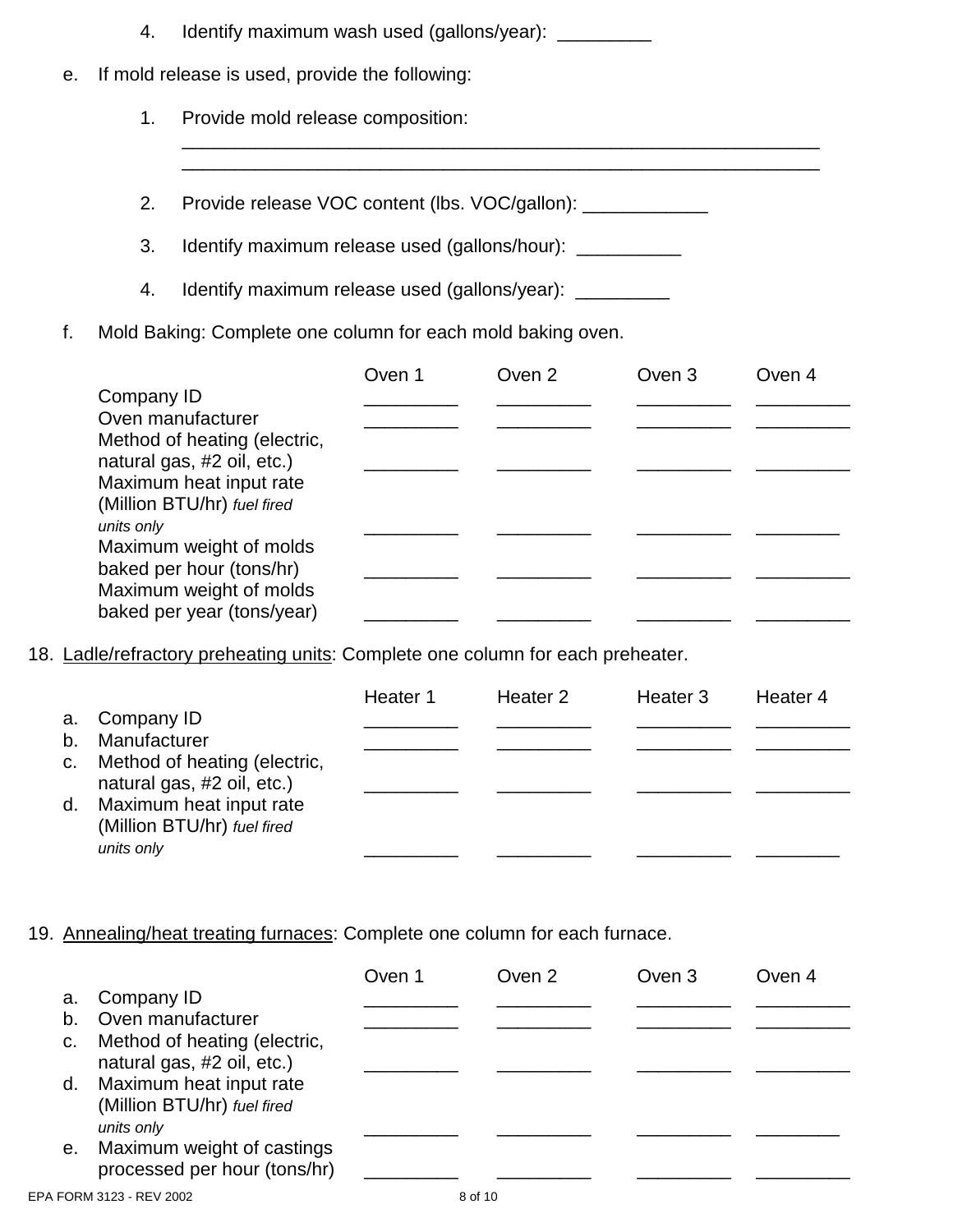- f. Maximum weight of castings processed per year (tons/year) \_\_\_\_\_\_\_\_\_ \_\_\_\_\_\_\_\_\_ \_\_\_\_\_\_\_\_\_ \_\_\_\_\_\_\_\_\_
- 20. Other:
	- a. Describe Process:
	- b. Maximum design hourly process weight rate (tons/hour) \_\_\_\_\_\_\_\_\_\_\_
	- c. Maximum actual hourly process weight rate (tons/hour) \_\_\_\_\_\_\_\_\_\_\_\_\_
	- d. Projected maximum annual process weight rate (tons/year) \_\_\_\_\_\_\_\_\_\_
	- e. Specify all raw materials used in the process and their respective maximum hourly usage rates

\_\_\_\_\_\_\_\_\_\_\_\_\_\_\_\_\_\_\_\_\_\_\_\_\_\_\_\_\_\_\_\_\_\_\_\_\_\_\_\_\_\_\_\_\_\_\_\_\_\_\_\_\_\_\_\_\_\_\_\_\_\_\_\_\_\_\_\_\_\_\_\_\_ \_\_\_\_\_\_\_\_\_\_\_\_\_\_\_\_\_\_\_\_\_\_\_\_\_\_\_\_\_\_\_\_\_\_\_\_\_\_\_\_\_\_\_\_\_\_\_\_\_\_\_\_\_\_\_\_\_\_\_\_\_\_\_\_\_\_\_\_\_\_\_\_\_

| <b>Material Name</b> | <b>Maximum Hourly</b><br>Usage Rate (Ibs/hour) |
|----------------------|------------------------------------------------|
|                      |                                                |
|                      |                                                |
|                      |                                                |
|                      |                                                |
|                      |                                                |
|                      |                                                |
|                      |                                                |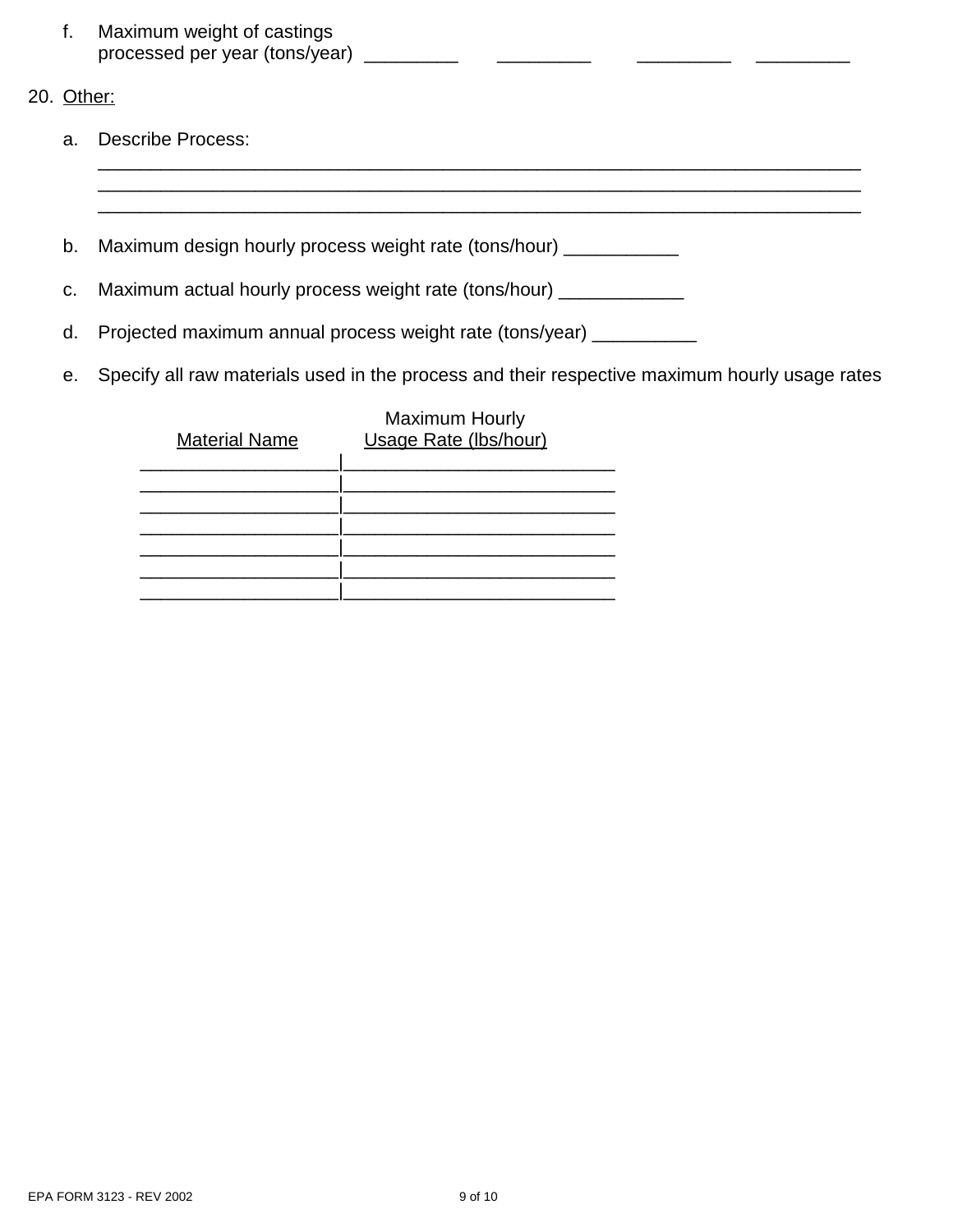# 21. Control methods used for foundry processes:

|                                                         | <b>Capture Method</b> | Capture<br>Efficiency<br>(% ) | Install<br>Capture<br>Date | <b>Control Method</b> | Control<br>Efficiency<br>(% ) | Install<br>Control<br>Date |
|---------------------------------------------------------|-----------------------|-------------------------------|----------------------------|-----------------------|-------------------------------|----------------------------|
| Scrap material handling<br>and preparation              |                       |                               |                            |                       |                               |                            |
| Melting furnace(s)                                      |                       |                               |                            |                       |                               |                            |
| Holding furnace(s)                                      |                       |                               |                            |                       |                               |                            |
| Inoculation/refining                                    |                       |                               |                            |                       |                               |                            |
| Mold pouring and<br>cooling line(s)                     |                       |                               |                            |                       |                               |                            |
| Shakeout machine(s)                                     |                       |                               |                            |                       |                               |                            |
| Sand<br>reclaiming/reprocessing<br>line(s)              |                       |                               |                            |                       |                               |                            |
| <b>Blast cleaning</b><br>machine(s)                     |                       |                               |                            |                       |                               |                            |
| Grinding/finishing                                      |                       |                               |                            |                       |                               |                            |
| New sand/additive<br>unloading and storage<br>system(s) |                       |                               |                            |                       |                               |                            |
| Core making line(s)                                     |                       |                               |                            |                       |                               |                            |
| Mold making line(s)                                     |                       |                               |                            |                       |                               |                            |
|                                                         |                       |                               |                            |                       |                               |                            |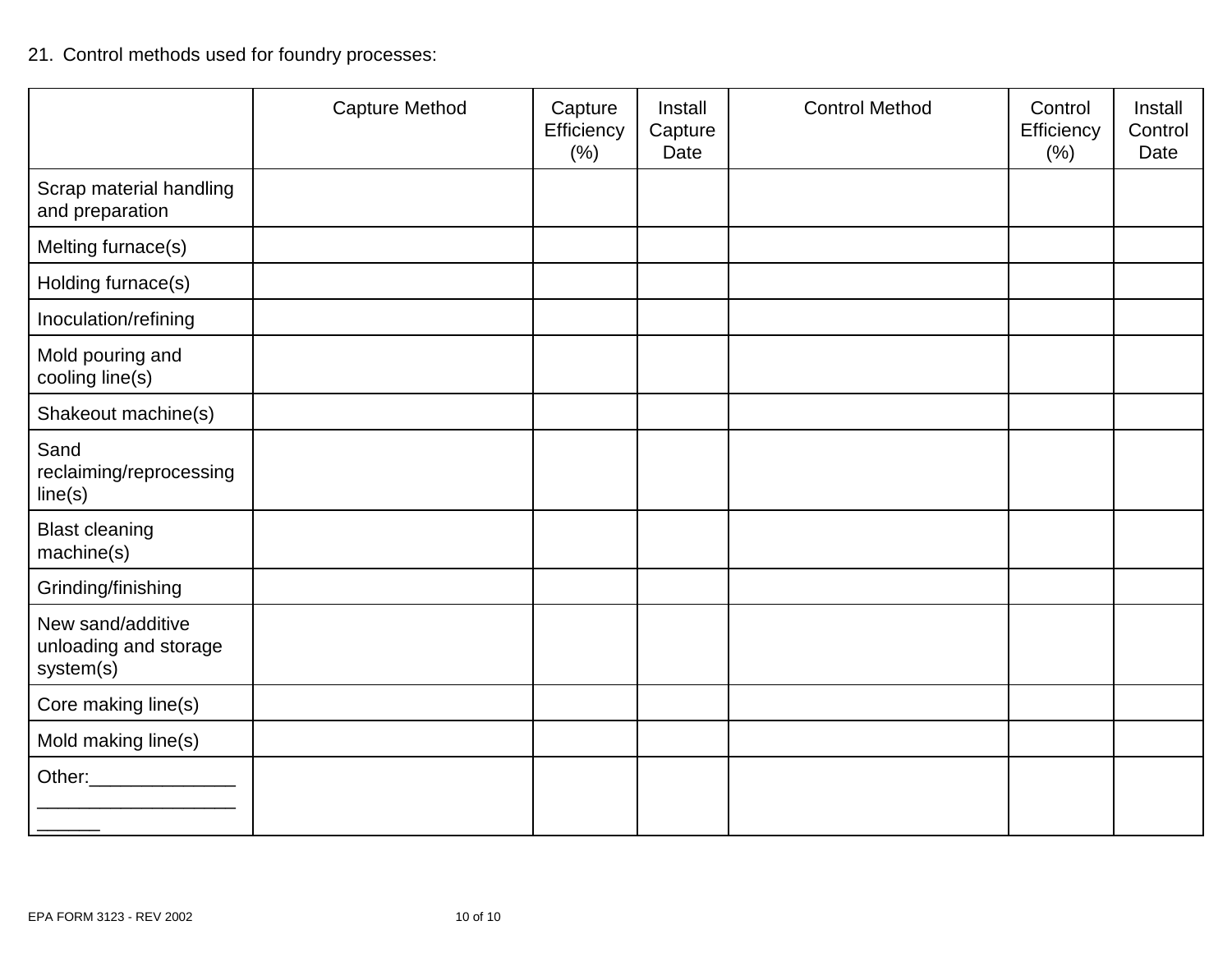### **INSTRUCTIONS FOR COMPLETION OF THE EMISSIONS ACTIVITY CATEGORY FORM FOR IRON AND STEEL FOUNDRIES**

### **GENERAL INSTRUCTIONS:**

Provide complete responses to all applicable questions. If an item does not apply to the emissions unit, write in "Not Applicable" or "NA." If the answer is not known, write in "Not Known" or "NK." If you need assistance in understanding a question after reading the instructions below, contact your Ohio EPA District Office or Local Air Agency for assistance. Submittal of an incomplete application will delay application review and processing. In addition, the application may be returned as incomplete if all applicable questions are not answered appropriately.

### **APPLICABLE REGULATIONS:**

*The following State and Federal Regulations may be applicable to iron and steel foundries. Note that there may be other regulations which apply to this emissions unit which are not included in this list.*

- Federal: 40 CFR 60, (NSPS) Subpart A, Subpart AA, AAa, 40 CFR 63, (MACT) Subpart A, Subpart EEEEE
- State: OAC 3745-31-02 (Permit to Install) OAC 3745-35-02 (Permit to Operate) OAC 3745-17-07, 17-08, 17-11(Particulate Matter rules) OAC 3745-21-07 (Control of Emissions of Organic Compounds) OAC rule 3745-15-07 (Nuisances Prohibited)

If you would like a copy of these regulations, contact your Ohio EPA District Office or Local Air Agency. State regulations may also be viewed and downloaded from the Ohio EPA website at http://www.epa.state.oh.us/dapc/regs/regs.html. Federal regulations may be viewed and downloaded at http://www.epa.gov/docs/epacfr40/chapt-I.info/subch-C.htm.

### **CALCULATING EMISSIONS:**

Manufacturers of some types of emissions units and most types of control equipment develop emissions estimates or have stack test data which you can request. Stack testing of the emissions may be done. Emissions unit sampling test data may be either for this emissions unit or a similar one located at the facility or elsewhere. You may develop your own emission factors by mass balance or other knowledge of your process, if you can quantify inputs and outputs accurately. You may be able to do this on a small scale or over a short period of time, if it is not practical during regular production. If you have control equipment, you may be able to quantify the amount of pollutants collected over a known time period or production amount.

USEPA has developed emission factors for many types of emissions units and published them in a document titled "Compilation of Air Pollutant Emission Factors, AP-42", available from the following website: http://www.epa.gov/ttn/chief/ap42/index.html See Chapter 12.10 (Gray Iron Foundries) and Chapter 12.13 (Steel Foundries) . Any emission factor calculation should include a reference to the origin of the emission factor or control efficiency. To obtain specific VOC emission factors for mold and core making operations which are used by Ohio EPA, contact your Ohio EPA District Office or Local Air Agency.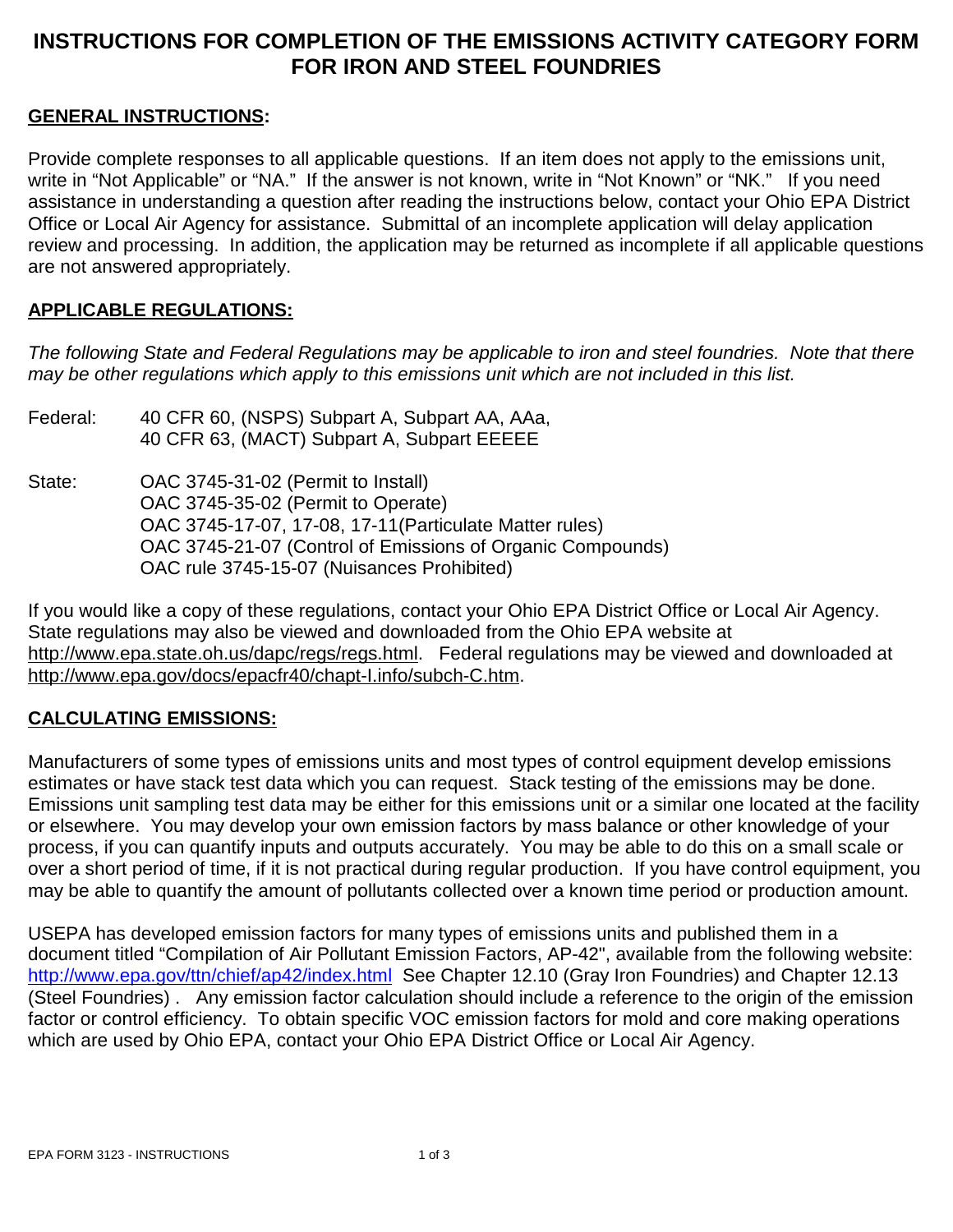### **SPECIFIC INSTRUCTIONS:**

This emissions activity category (EAC) form is to be used for operations at iron and steel foundries which emit air pollutants. Typical emissions units to be included on this form are listed in item #3. Other EAC forms may need to be completed for emissions units at foundries which are not on this list. If an emissions unit at a foundry is not specifically listed in item #3 and another type of EAC form is not appropriate, enter the information for the emissions unit on this form under "Other".

- 1. Indicate whether this is an application for a new permit or an application for permit renewal. If applying for a permit renewal, provide the 4-character OEPA emissions unit identification number.
- 2. Provide the maximum number of hours per day and days per year the lime plant is expected to operate. The following are examples of why the maximum number of hours per day may be less than 24 or the maximum number of days per year may be less than 365 (this list is not all-inclusive):
	- The facility can only operate during daylight hours.
	- The process can only operate within a certain range of ambient temperatures.
	- The process is limited by another operation (i.e., a bottleneck).
- 3. Identify the emissions units at the facility by placing a check mark in the appropriate block adjacent to the respective emissions unit type and indicate how many of these units are present at the facility. If there are other emissions units at the facility which are not specifically listed in item #3 and another EAC form is inappropriate, identify such emissions unit(s) in the section marked "Other (describe)" and list the equipment included.
- 4. Complete the items which describe the scrap handling and preparation operations. Complete one column for each separate scrap preheater or dryer.
- 5. Complete items which describe the type, capacity, and fuel used in each melting furnace at the facility using one column for each furnace. The maximum heat input rate for the furnace is the total of all individual maximum burner ratings. Note that coke sulfur content is required for cupola furnaces.
- 6. Identify and describe any melting furnaces that are operationally united, such as sharing a common power supply, such that each furnace is incapable of operating independently.
- 7. Complete items which describe the type, capacity, and fuel used in each holding furnace at the facility using one column for each furnace. The maximum heat input rate for the furnace is the total of all individual maximum burner ratings.
- 8. Provide data on the maximum amounts of hot metal which can be transferred from the melting area to the pouring area considering plant design, number of ladles, etc.
- 9. Describe inoculation or refining process and identify the materials used in these processes.
- 10. Complete items which describe each mold pouring line using one column for each line or general pouring area. If molds are poured in designated floor area, enter "Floor" for Company ID.
- 11. Complete items in the table which describe each shakeout machine at the facility using one column for each machine. The maximum weight of molds and castings,11(f), is the combined weight of molds, cores, mold boxes, and castings.